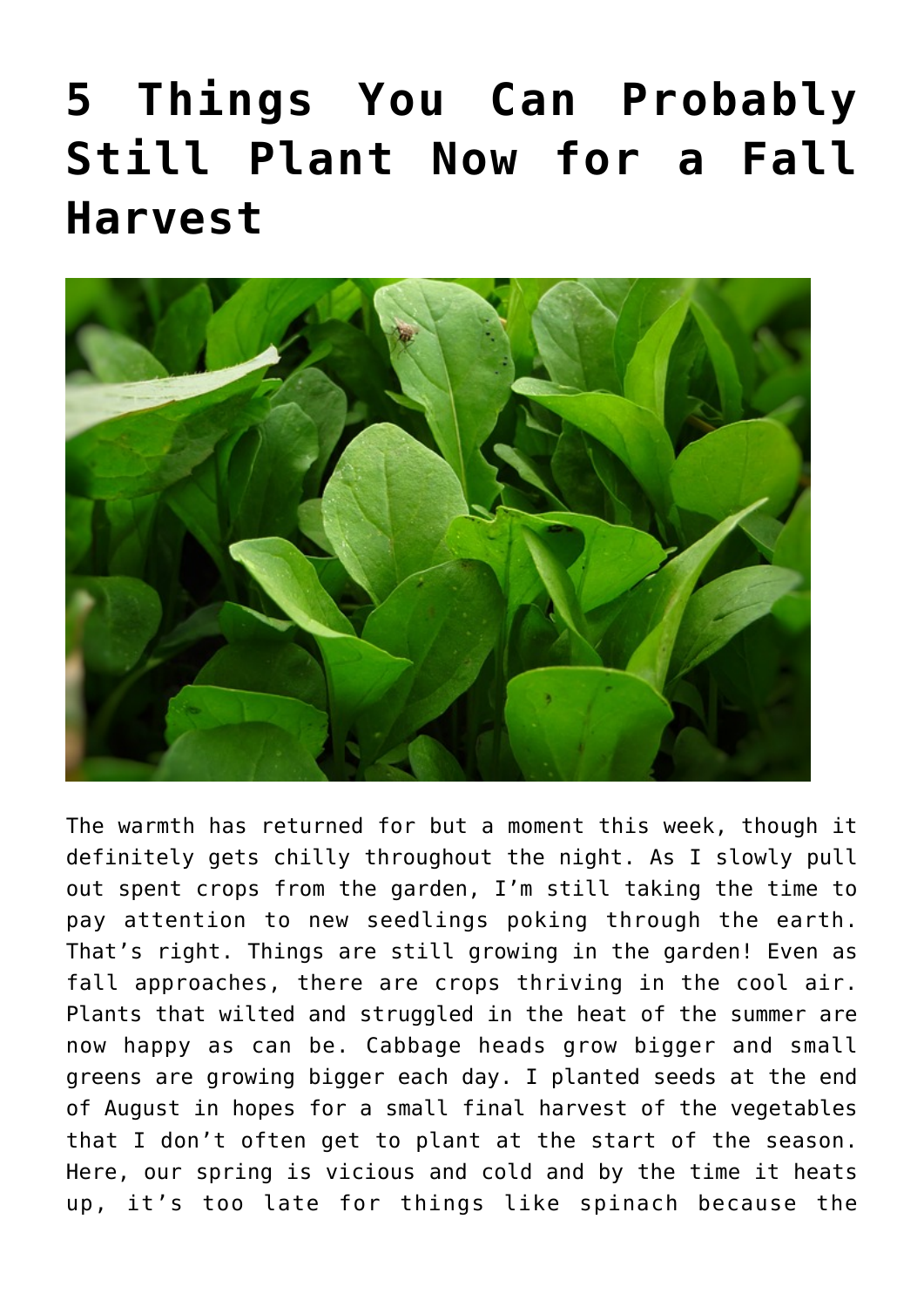afternoon sun is unforgiving.

At this time of year, my focus narrows. Most of the garden is slowly put to bed and I bring my still-growing crops closer to the home. I move containers to my deck and focus my new plantings in my large raised bed right outside my kitchen. I have bok choy, spinach, kale, and arugula growing happily there. For some of you, there may still be ample time to sow a few seeds here and there. The key is choosing the right crops. A final sowing might seem like a bit of effort, but you'll be thankful for the extra harvest for your dinner plate. Another chance to save on your grocery bill!

## **Important criteria for late plantings**

**Maturity date**: Always always check the time to maturity for anything you plan to sow this late in the season. It's pointless to plant seeds for rutabaga or cabbage, for instance. The weather may be ideal right now, but they won't be able to grow quickly enough before your first frost date. **Weather forecast**: Is a frost expected anytime soon? An early

frost might be a problem for certain tender greens. Choose hardier varieties that can survive frost exposure if there's any worry that a frost might arrive early.

**First frost date**: When is your first expected frost date? Once it gets cold enough, even the toughest of plants stop growing. You'll need enough time between sowing and a frost to allow your plants to grow big enough for eating.

## **Manage Expectations**

Mother Nature is unpredictable. Even if you're early enough, an early frost might damage certain plantings and slow growth rates. Or, a sudden heat wave may stress your cool-season vegetables. Be ready for the unexpected and try not to take a loss too personally.

## **Best picks for late planting**